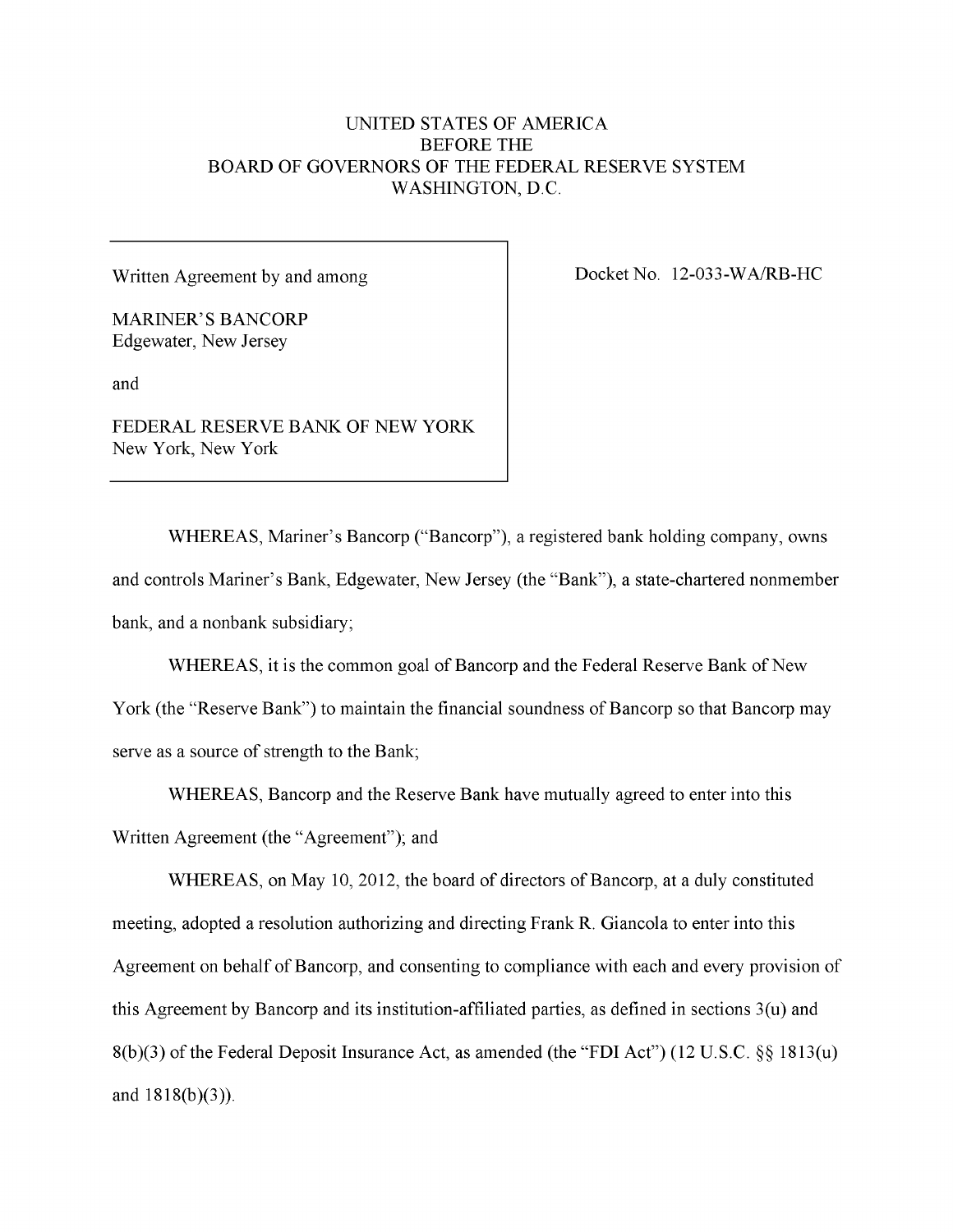NOW, THEREFORE, Bancorp and the Reserve Bank hereby agree as follows:

### **Source of Strength**

1. The board of directors of Bancorp shall take appropriate steps to fully utilize Bancorp's financial and managerial resources, pursuant to section 38A of the FDI Act (12 U.S.C. § 1831o-1) and section 225.4 (a) of Regulation Y of the Board of Governors of the Federal Reserve System (the "Board of Governors") (12 C.F.R. § 225.4(a)), to serve as a source of strength to the Bank, including, but not limited to, taking steps to ensure that the Bank complies with the Consent Order issued by the Federal Deposit Insurance Corporation on January 26, 2012, and any other supervisory actions taken by the Bank's federal or state regulators.

#### **Dividends and Distributions**

2. (a) Bancorp shall not declare or pay any dividends without the prior written approval of the Reserve Bank and the Director of the Division of Banking Supervision and Regulation (the "Director") of the Board of Governors.

(b) Bancorp shall not directly or indirectly take dividends or any other form of payment representing a reduction in capital from the Bank without the prior written approval of the Reserve Bank.

(c) Bancorp and its nonbank subsidiary shall not make any distributions of interest, principal, or other sums on subordinated debentures or trust preferred securities without the prior written approval of the Reserve Bank and the Director.

(d) All requests for prior approval shall be received by the Reserve Bank at least 30 days prior to the proposed dividend declaration date, proposed distribution on subordinated debentures, and required notice of deferral on trust preferred securities. All requests shall contain, at a minimum, current and projected information on Bancorp's capital,

 $\overline{2}$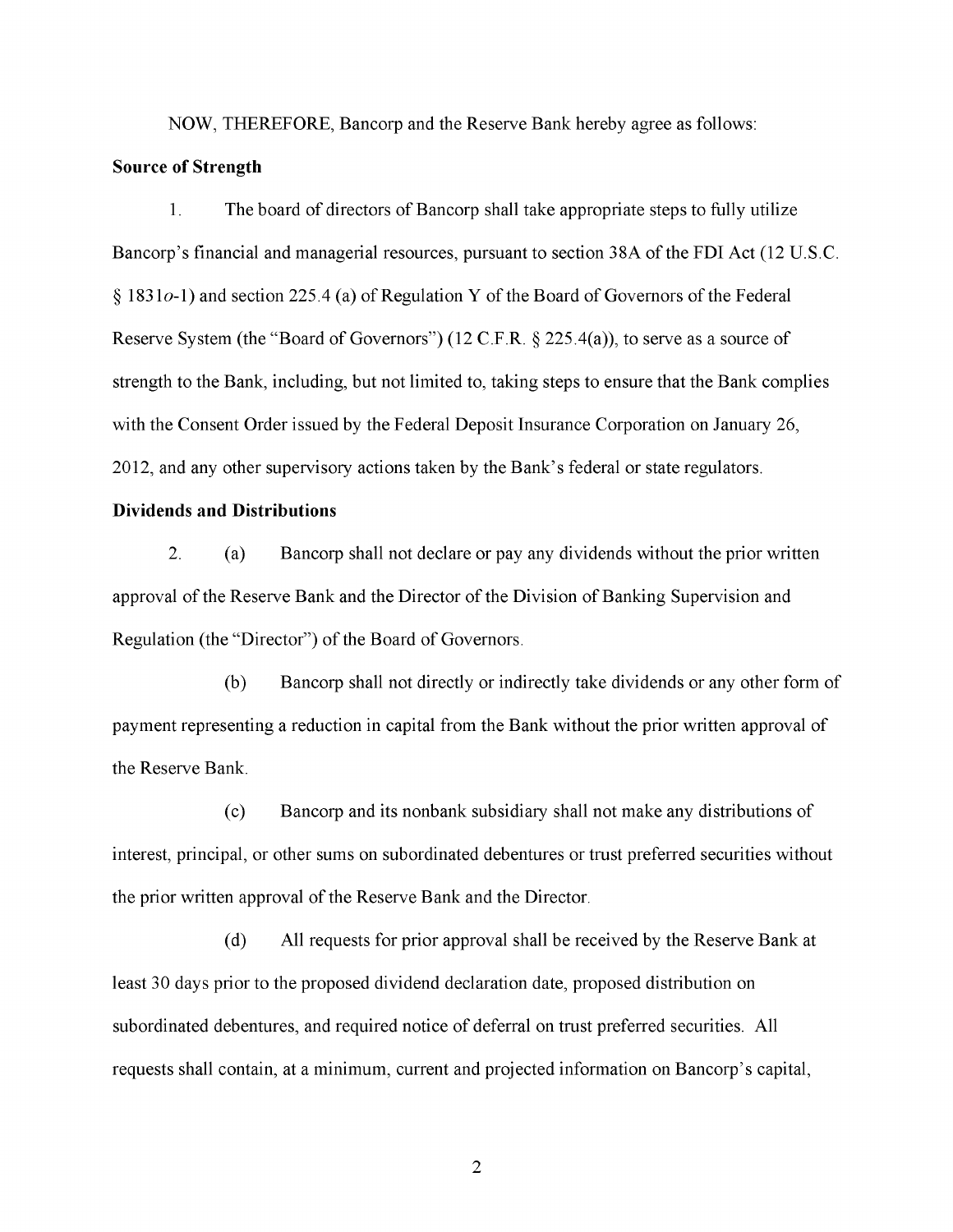earnings, and cash flow; the Bank's capital, asset quality, earnings, and allowance for loan and lease losses; and identification of the source of funds for the proposed payment or distribution. For requests to declare or pay dividends, Bancorp must also demonstrate that the requested declaration or payment of dividends is consistent with the Board of Governors' Policy Statement on the Payment of Cash Dividends by State Member Banks and Bank Holding Companies, dated November 14, 1985 (Federal Reserve Regulatory service, 4-877 at page 4-323).

## **Debt and Stock Redemption**

3. (a) Bancorp and its nonbank subsidiary shall not, directly or indirectly, incur, increase, or guarantee any debt without the prior written approval of the Reserve Bank. All requests for prior written approval shall contain, but not be limited to, a statement regarding the purpose of the debt, the terms of the debt, and the planned source(s) for debt repayment, and an analysis of the cash flow resources available to meet such debt repayment.

(b) Bancorp shall not, directly or indirectly, purchase or redeem any shares of its stock without the prior written approval of the Reserve Bank.

#### **Cash Flow Projections**

4. Within 60 days of this Agreement, Bancorp shall submit to the Reserve Bank a written statement of its planned sources and uses of cash for debt service, operating expenses, and other purposes ("Cash Flow Projection") for 2012. Bancorp shall submit to the Reserve Bank a Cash Flow Projection for each calendar year subsequent to 2012 at least one month prior to the beginning of that calendar year.

### **Affiliate Transactions**

5. (a) Bancorp shall take all necessary actions to ensure that the Bank complies with sections 23A and 23B of the Federal Reserve Act (12 U.S.C.  $\S$ § 371c and 371c-1) and

 $\overline{3}$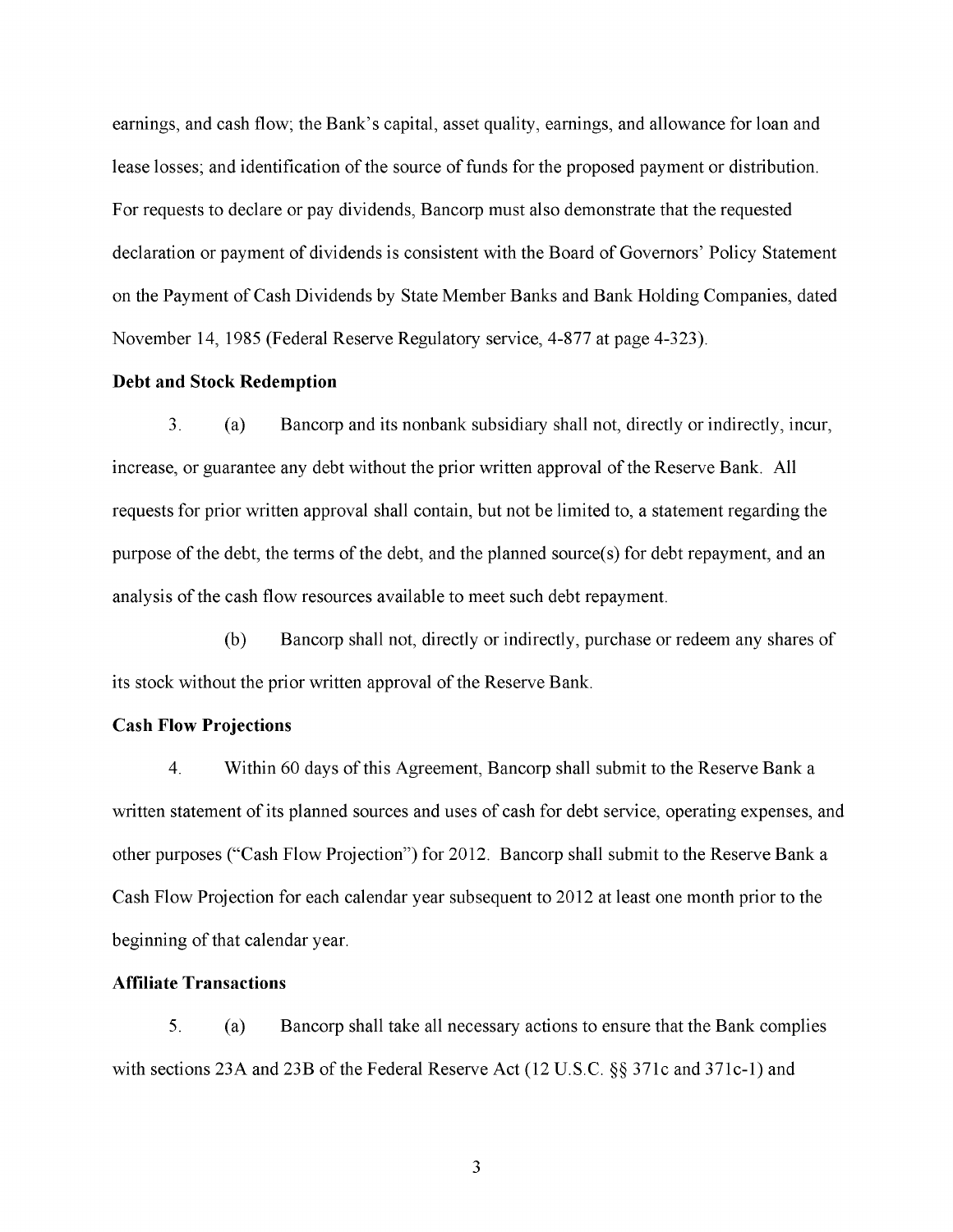Regulation W of the Board of Governors (12 C.F.R. Part 223) in all transactions between the Bank and its affiliates, including, but not limited to, Bancorp and its nonbank subsidiary.

(b) Bancorp and its nonbank subsidiary shall not cause the Bank to violate any provision of sections 23A and 23B of the Federal Reserve Act or Regulation W of the Board of Governors.

#### **Compliance with Laws and Regulations**

6. (a) In appointing any new director or senior executive officer, or changing the responsibilities of any senior executive officer so that the officer would assume a different senior executive officer position, Bancorp shall comply with the notice provisions of section 32 of the FDI Act (12 U.S.C. § 1831(i)) and Subpart H of Regulation Y of the Board of Governors (12 C.F.R. §§ 225.71 *et seq).* 

(b) Bancorp shall comply with the restrictions on indemnification and severance payments of section 18(k) of the FDI Act (12 U.S.C. § 1828(k)) and Part 359 of the FDIC's regulations (12 C.F.R. Part 359).

#### **Progress Reports**

7. Within 45 days after the end of each calendar quarter following the date of this Agreement, the board of directors shall submit to the Reserve Bank written progress reports detailing the form and manner of all actions taken to secure compliance with the provisions of this Agreement and the results thereof, and a parent company only balance sheet, income statement, and, as applicable, report of changes in stockholders' equity.

 $\overline{4}$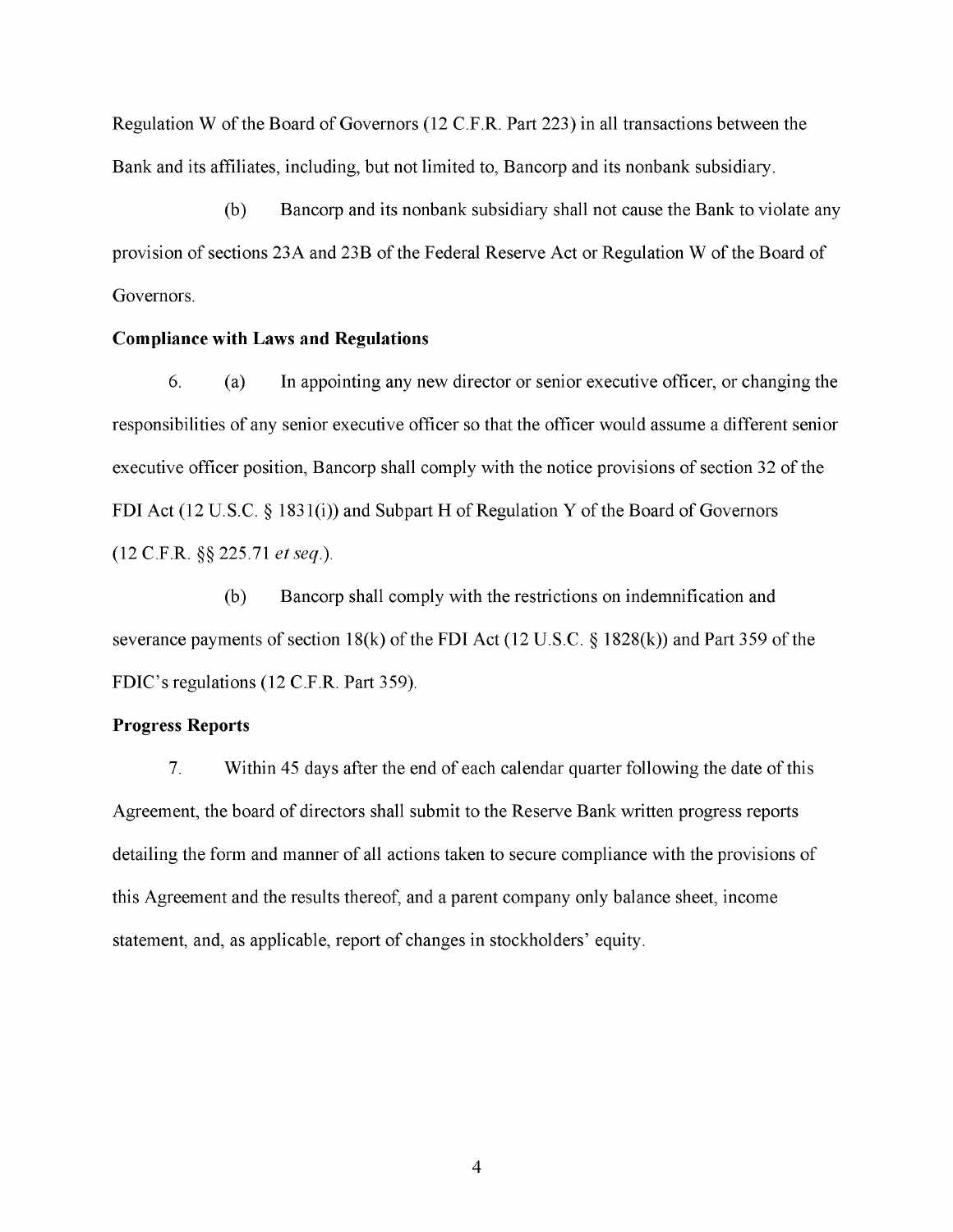## **Notices**

- 8. All communications regarding this Agreement shall be sent to:
	- (a) Mr. Meinrad Danzer Examining Officer Federal Reserve Bank of New York 33 Liberty Street New York, New York 10045
	- (b) Frank R. Giancola President Mariner's Bancorp 935 River Road Edgewater, New Jersey 07020 Edgewater, New Jersey 07020

# **Miscellaneous**

 $\overline{9}$ The provisions of this Agreement shall be binding on Bancorp and each of its 9. The provisions of this Agreement shall be binding on Bancorp and each of its institution-affiliated parties in their capacities as such, and their successors and assigns. institution-affiliated parties in their capacities as such, and their successors and assigns.

 $10<sub>1</sub>$ Each provision of this Agreement shall remain effective and enforceable until 10. Each provision of this Agreement shall remain effective and enforceable until stayed, modified, terminated, or suspended in writing by the Reserve Bank. stayed, modified, terminated, or suspended in writing by the Reserve Bank.

11. Notwithstanding any provision of this Agreement, the Reserve Bank may, in its 11. Notwithstanding any provision of this Agreement, the Reserve Bank may, in its sole discretion, grant written extensions of time to Bancorp to comply with any provision of this sole discretion, grant written extensions of time to Bancorp to comply with any provision of this Agreement. Agreement.

12. The provisions of this Agreement shall not bar, estop, or otherwise prevent the 12. The provisions of this Agreement shall not bar, estop, or otherwise prevent the Board of Governors, the Reserve Bank, or any other federal or state agency from taking any Board of Governors, the Reserve Bank, or any other federal or state agency from taking any further or other action affecting Bancorp or any of their current or former institution-affiliated further or other action affecting Bancorp or any of their current or former institution-affiliated parties or their successors or assigns. parties or their successors or assigns. [page break]